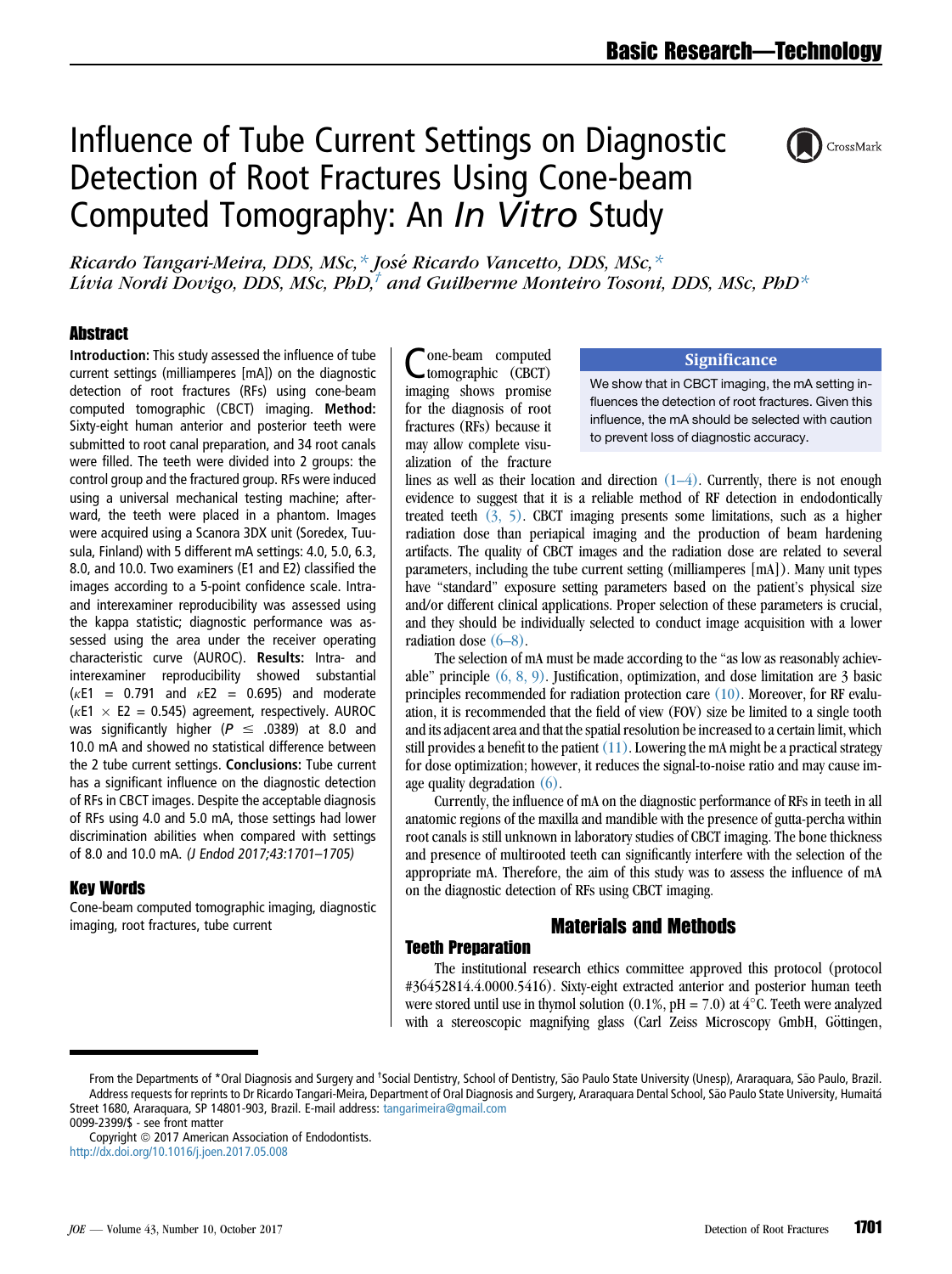Germany) at a magnification of  $10 \times$  to ensure the absence of fractures and root resorption. The teeth used in this study were from both the maxilla and the mandible.

Coronal access was performed with 1014, 3080, and 3082 diamond burs (KG Sorensen, Cotia, SP, Brazil). Root canals were prepared using an Mtwo nickel-titanium rotary system (VDW, Munich, Germany) and irrigated with 1% sodium hypochlorite. The entire root canal length was instrumented with a basic sequence of files (10/.04, 15/.05, 20/.06, and 25/.06) and a sequence of wide canals (30/.05, 35/.04, 40/.04, and 25/.07). Then, 34 teeth were filled with Mtwo 25–40 (VDW) guttapercha points and Endofill sealer (Dentsply Maillefer, Ballaigues, Switzerland).

#### Fracture Induction

After simple randomization, RFs were induced in 34 teeth (17 anterior and 17 posterior) using an EMIC DL2000 universal electromechanical testing machine (EMIC, São José dos Pinhais, PR, Brazil). Anterior teeth were horizontally positioned on the device; a beveled metal tip was used on the tooth root with a continuous and controlled force of 500 N at a speed of 1 mm/min until RFs with or without displacement fragments were obtained (Fig. 1A). Posterior teeth were subjected to a similar protocol (Fig. 1B) but were vertically fixed on the device and a conical metal tip was placed within the root canal [\(12\)](#page-4-0). The fragments were reattached using cyanoacrylate (Loctite Super Bonder; Henkel Ltda, São Paulo, Brazil). A stereoscopic magnifying glass at a magnification of  $10 \times$  was used to confirm the cracks and RFs with nondisplacing fragments. Subsequently, the teeth were divided into 2 groups  $(n = 34)$ , a control group and a fractured group, as detailed in [Table 1.](#page-2-0)

### Phantom Preparation

A dry skull from an adult human was used as a phantom. Two mandibles were alternately articulated to the skull to maximize alveolar processes from the superior and inferior arches. According to the anatomic region to be scanned, the tooth was removed from the arch and replaced by another tooth from the control or fractured group. To simulate X-ray beam attenuation through the soft tissues, the maxilla and mandible were coated with 2 layers of utility wax (Lysanda, São Paulo, Brazil), and the skull with the articulated mandible was placed into a plastic container (68.5 cm diameter  $\times$  16.0 cm high, 0.35-mm thick) filled with water  $(13)$  [\(Fig. 2](#page-2-0)A and B).

# CBCT Setting

The images were acquired using a Scanora 3DX CBCT unit (Soredex, Tuusula, Finland) according to the following exposure and acquisition parameters: 90 kV, 6 seconds of exposure time, and FOV of  $50 \times 50$  mm in the high-resolution mode (0.1-mm voxel). Each tooth was maintained in the same position and was subjected to 5 different acquisitions using different mA (4.0, 5.0, 6.3, 8.0, and 10.0), resulting in a total of 340 imaging volumes ([Fig. 3\)](#page-3-0). These volumes were stored in a CBCT database and used in this study as needed.

The phantom was positioned with a support device, and the tooth was centered in the FOV according to the region that would be scanned. The values of dose area product were recorded for each acquisition. The CBCT unit gave the values of 195, 244, 307, 390, and 488  $\mu$ Gy  $\times$  cm<sup>2</sup> for 4.0, 5.0, 6.3, 8.0, and 10.0 mA, respectively.

#### Evaluation of Root Fracture

After a training period, statistical calibration was investigated among 3 oral and maxillofacial radiologists with at least 3 years of experience in CBCT scanning. The examiners (E1, E2, and E3) were blinded to specimen identification and independently performed the diagnoses.

The training was divided into 3 sessions. In each session, the principal investigator selected 8 volumes from the CBCT database. These images were randomized and distributed to each examiner, who evaluated the image for the presence or absence of RFs according to a 5-point confidence scale as follows: 0, definitely absent; 1, probably absent; 2, not sure; 3, probably present; and 4, definitely present. Between each session, doubts about image interpretation and software manipulation were discussed.

Subsequently, the calibration investigation used 20 imaging volumes that were randomly selected from the CBCT database and analyzed in duplicate by the 3 examiners, with a 15-day interval. Then, 270 additional imaging volumes were randomly selected from the CBCT database and distributed to 2 examiners. All images were interpreted in a quiet environment with dimmed light using OnDemand3D software (OnDemandeDApp 1.0.9.2225; Cybermed, Inc, South Korea), a central processing unit (Dell Intel Xeon E52609, 2.40 GHz; Dell, Round Rock, TX), and a 24-inch LCD monitor (Dell U2410, 1920  $\times$  1200 resolution, 64 bits). The examiners evaluated all plans of multiplanar reconstructions corresponding to the tooth from the amelocemental junction in the coronal-apical, buccolingual (or palatal), and mesiodistal directions. Free use of ''zoom,'' ''brightness,'' and ''contrast'' tools was allowed.

#### Statistical Analysis

Statistical calibration among examiners was evaluated with intraand interexaminer reproducibility using kappa  $(\kappa)$  statistics with linear weighting  $(14, 15)$ . The degree of agreement was classified according to



**Figure 1.** Root fracture induction in  $(A)$  anterior and  $(B)$  posterior teeth.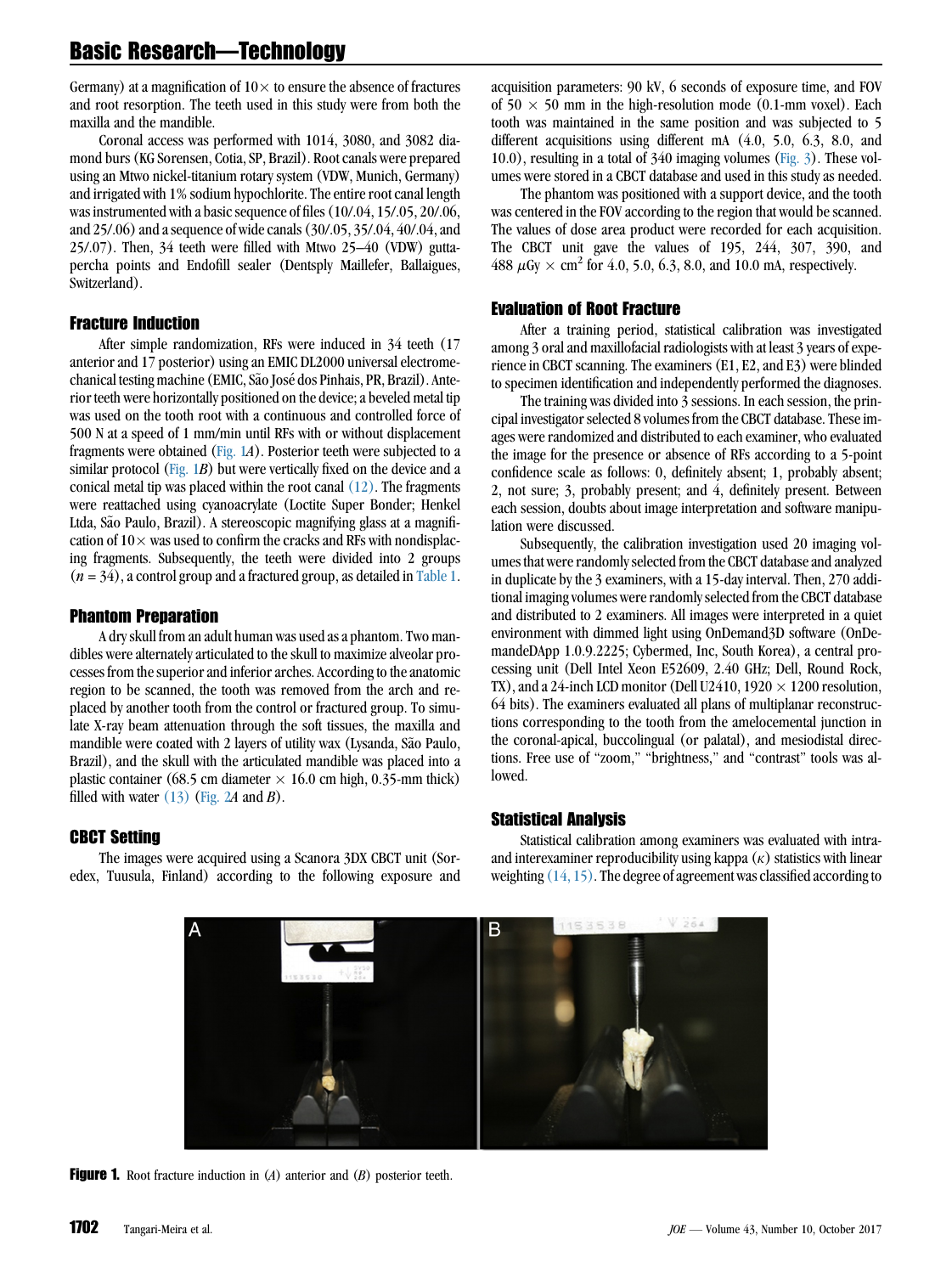<span id="page-2-0"></span>

|  |  | TABLE 1. Teeth Distribution and Frequency according to Group |  |  |  |  |  |
|--|--|--------------------------------------------------------------|--|--|--|--|--|
|--|--|--------------------------------------------------------------|--|--|--|--|--|

|                 | Control group   |                    | Fractured group |                    |              |
|-----------------|-----------------|--------------------|-----------------|--------------------|--------------|
| Teeth           | Non-root filled | <b>Root filled</b> | Non-root filled | <b>Root filled</b> | <b>Total</b> |
| Central incisor |                 |                    |                 |                    |              |
| Lateral incisor |                 |                    |                 |                    |              |
| Canine          |                 |                    |                 |                    |              |
| Premolar        |                 |                    |                 |                    | 18           |
| Molar           |                 |                    |                 |                    | 16           |
| Total           |                 |                    |                 |                    | 68           |

Landis and Koch [\(16\).](#page-4-0) Comparison of the area under the receiver operating characteristic curves (AUROCs) was performed to evaluate the accuracy of each mA according to DeLong et al  $(17)$ . A P value <.05 was considered significant.

### **Results**

Values for intraexaminer reproducibility were  $\kappa E1 = 0.791$ ,  $\kappa$ E2 = 0.695, and  $\kappa$ E3 = 0.437 for E1, E2, and E3, respectively. Based on the low intraexaminer agreement, E3 was excluded from the study. Interexaminer reproducibility was  $\kappa E1 \times E2 = 0.545$ .

[Table 2](#page-3-0) shows the frequency of the correct and incorrect diagnoses of RFs according to mA. Correct diagnoses were more frequent than incorrect diagnoses regardless of the mA setting. Settings of 8.0 and 10.0 mA had lower frequencies of misdiagnosis.

AUROC classification [\(18\)](#page-4-0) for 4.0, 5.0, and 6.3 mA showed excellent discrimination ability for the diagnosis of RFs, whereas 8.0 and 10.0 mA presented outstanding discrimination ability. A statistical comparison showed that 8.0 and 10.0 mA resulted in higher AUROCs  $(P \le .0389)$  compared with 4.0 and 5.0 mA ([Table 3\)](#page-3-0), suggesting better diagnostic ability.

#### **Discussion**

Our reproducibility data showed intraexaminer agreements classified as substantial for E1 and E2 and interexaminer agreement  $(E1 \times E2)$  classified as moderate, which are considered suitable for RF studies  $(7, 13, 19)$ . There is a gap in the literature regarding the ideal number of examiners for this type of investigation. RF studies have used  $3, 5$ , or more examiners  $(7, 12, 19, 20)$ . Higher numbers do not necessarily indicate increased data reliability because such studies have shown interexaminer agreement lower than or similar to this study. Other studies with 2 examiners have shown higher [\(21\)](#page-4-0) and lower agreement  $(22)$ . In fact, it is possible that increasing the number of observers in a study decreases the chance to obtain high reproducibility among them. As a result, errors are maximized, and the data are less reliable, which can seriously affect the statistical analysis and interpretation of the results. Regarding the reproducibility of results, our images were acquired using fixed parameters of kV, sizes of FOV, and voxel; a heterogeneous sample of anterior and posterior teeth from both the maxilla and the mandible; and both horizontal and vertical types of fractures. It can be assumed that these findings had a minimum bias from the examiners and the parameters and that the differences were actually caused by mA variation.

The best method to simulate the X-ray beam through the soft tissues using CBCT imaging has not been fully established. According to Pauwels et al  $(7)$ , an inappropriate choice of a phantom inhibits image quality standardization. Some studies regarding RF diagnosis using CBCT imaging have only used a maxilla coated with wax  $(1, 23)$  or a mandible immersed in water inside a plastic container [\(22, 24\)](#page-4-0). The patient biotype (physical constitution), the bone density of different anatomic structures, and an improper selection of mA can increase image noise and, eventually, hamper the diagnosis. After a pilot study, a dry adult human skull with large physical features was chosen. This skull was coated with 2 layers of wax and placed in a plastic container full of water; the conditions were considered similar to soft tissues in studies that used phantoms [\(25\).](#page-4-0) Thus, the physical characteristics of the phantom permitted the reproduction of a more realistic clinical situation of X-ray beam attenuation in which different mA could interfere with image quality.

RFs were induced using an electromechanical testing machine that allowed a controlled force to be applied to the root. Thus, complex experimental specimens with cracks and RFs were obtained. Some in vitro studies have induced RFs by applying manual mechanical strength with a hammer, chisel, screwdriver, or circular blade [\(2,](#page-4-0)  $21, 24, 26$ . However, Patel et al  $(12)$  reported that it was not possible to consistently induce incomplete fractures  $\left($  <150  $\mu$ m) using these techniques and that the fractures would be much larger ( $>200 \mu m$ ) and easily detected.

Despite our specimens consisting of uni- and multiradicular rootfilled and non–root-filled teeth showing different fracture patterns, the



**Figure 2.** Phantom preparation  $(A)$  coated with wax and then  $(B)$  immersed in a container of water.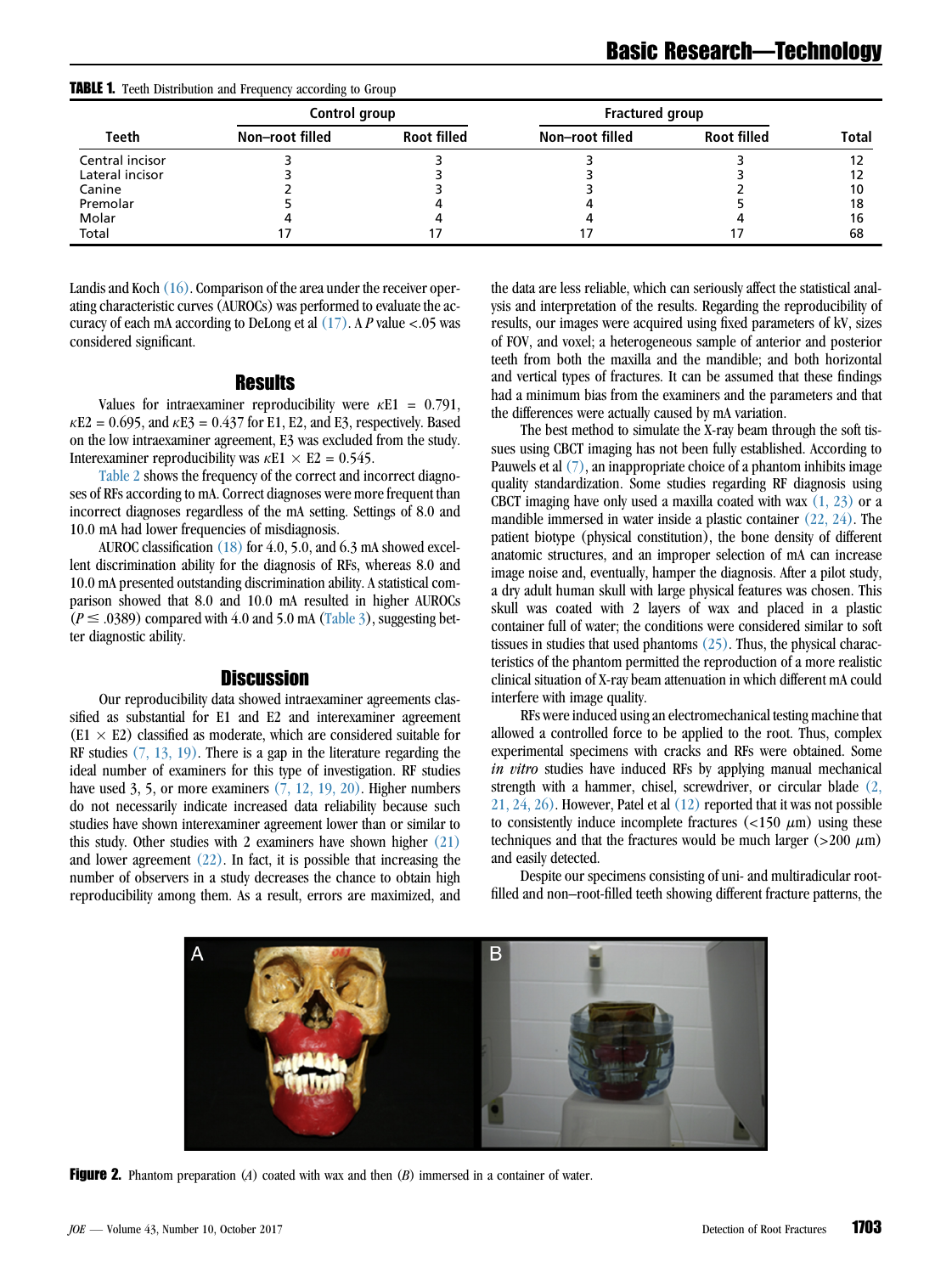# <span id="page-3-0"></span>Basic Research—Technology



Figure 3. CBCT axial reconstructions using different mA settings showing root fracture (arrows).

correct diagnosis was more frequently found than the incorrect one regardless of the mA used. In addition, it was observed that an increase in mA caused a decrease in error frequency. Thus, it can be inferred that mA influence the diagnostic performance of fractures because if mA increase, then the signal-to-noise ratio increases, producing low-noise images with higher diagnostic quality.

Previous studies reported good diagnostic quality with low mA, providing a significant reduction in radiation dose [\(8, 27, 28\).](#page-4-0) According to Dawood et al [\(29\)](#page-4-0), Vasconcelos et al [\(30\),](#page-4-0) and Pauwels et al [\(7\),](#page-4-0) mA can be significantly reduced and still be useful in some clinical conditions even if there is low image quality, such as dental implant planning. However, because of the degree of difficulty in RF diagnosis, fine-detail evaluation is necessary, and a low-noise image is recommended.

This study shows that it is possible to decrease the mA to a certain limit without a significant loss of diagnostic ability, even using a phantom with the features of a large adult. Thus, we must consider that physically smaller individuals, such as children  $(31)$ , can benefit from the safer use of an even lower mA, which would allow the examination of this vulnerable group with less exposure to ionizing radiation.

TABLE 2. Frequencies of Correct and Incorrect Diagnoses of Root Fracture Using Cone-beam Computed Tomographic Imaging with Different Tube Current Settings (mA)

|       | <b>Fracture diagnosis</b> |                  |              |
|-------|---------------------------|------------------|--------------|
| mA    | Correct                   | <b>Incorrect</b> | <b>Total</b> |
| 4.0   | 41                        | 15               | 56           |
| 5.0   | 49                        | 13               | 62           |
| 6.3   | 46                        | 11               | 57           |
| 8.0   | 51                        | 4                | 55           |
| 10.0  | 54                        | 6                | 60           |
| Total | 241                       | 49               | 290          |

AUROC analysis showed good diagnostic ability for all mA tested; however, the performance was higher with 8.0 and 10.0 mA because 6.3 mA was similar to 4.0 and 5.0 mA. Given that mA selection should be guided by the ''as low as reasonably achievable'' principle, 8.0 mA (Table 3) is the most recommended for RF diagnosis in adults, considering our experimental conditions. However, Jones et al [\(2\)](#page-4-0) reported exceptional AUROC values for all mA tested. These results can be explained by the study methodology, such as the use of a homogeneous sample for X-ray beam attenuation, the use of only single-rooted teeth with or without horizontal fractures and without the presence of guttapercha, and teeth being placed in a single anatomic region of a dry mandible.

Beam hardening artifacts caused by gutta-percha may influence the diagnostic ability. Patel et al  $(12)$  and Neves et al  $(13)$  evaluated RFs in teeth with gutta-percha and found relatively low AUROC values. However, similar to Edlund et al  $(32)$ , our study also has shown higher diagnostic ability. This discrepancy among these results can be related to the lower mA used by Patel et al  $(12)$  and Neves et al  $(13)$  of 3.0 and 5.0 mA, respectively. However, Chang et al [\(3\)](#page-4-0) reported that it is not possible to draw definitive conclusions about the diagnostic ability of

TABLE 3. Values Obtained for the Areas under the Receiver Operating Characteristic Curves (AUROCs) and the Respective Standard Error (SE) according to the Milliampere (mA) Setting Used

| mA   | <b>AUROCS</b>      | SE    |
|------|--------------------|-------|
| 4.0  | 0.801 <sup>a</sup> | 0.059 |
| 5.0  | $0.810^{a}$        | 0.059 |
| 6.3  | $0.830^{ab}$       | 0.054 |
| 8.0  | $0.934^{b}$        | 0.034 |
| 10.0 | $0.914^{b}$        | 0.038 |

Different letters indicate a significant difference ( $P \leq .0389$ ) according to DeLong et al [\(17\)](#page-4-0) based on a comparison of the areas.